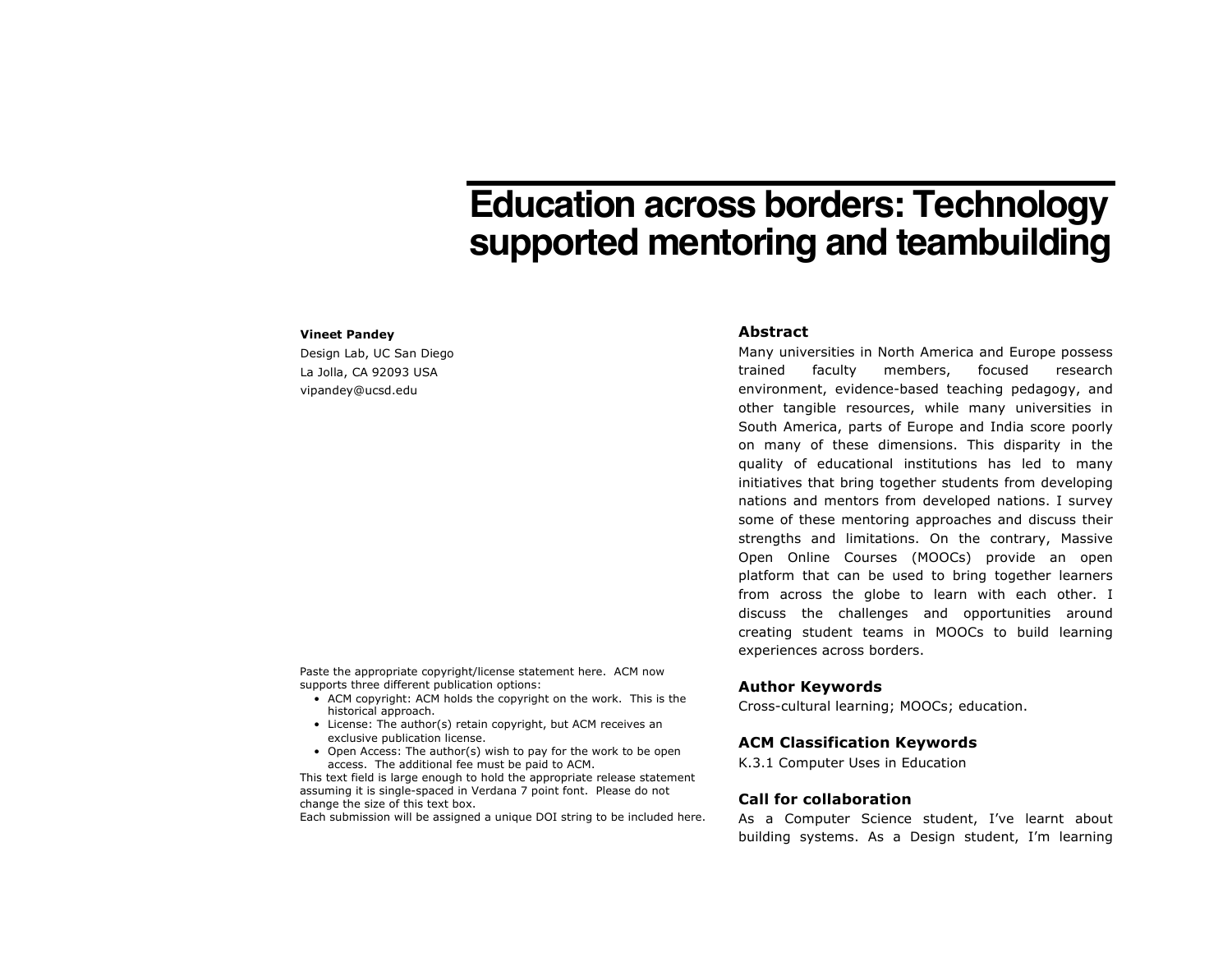about building systems to meet real needs of people. However, I lack the expertise and time to understand these needs myself. I need to learn from people who have a deep understanding of challenges in providing access to education to learners in developing communities. For example, while I've read that shortage and absence of teachers is an important problem in schools in rural communities in India, I don't know why is it difficult to solve. Is it because there aren't sufficient instructors, or because they haven't been trained, or that trained instructors lack intrinsic/ extrinsic motivation? Underlying this is an assumption that learners are curious to learn. Is that even true? Overall, I want to know answers to such questions, along with their limitations. This will help me understand how can technology provide help, if it can. While I've described mentoring and team-building activities below, I need evidence that these are potential solutions for a real problem.

#### **Borders impact quality of education**

Borders show up on maps as logical constructs and on ground as way for countries to claim their territory. However, they have a deeper implication on the political processes and socio-economic institutions in the separated countries, even when people and cultures across border might be very similar, as in the case of Nogales, Arizona and Nogales, Soronoa (whynationsfail.com/table-of-contents/). Similarly, the ideology, planning, execution and evolution of an educational system is also tightly linked to the affairs of the state. This further feeds into the nation's development process, since the opportunities created and availed by students depend, among other factors, on the working and thinking skills provided by education system.

To add cross-cultural elements to their great education, students from universities in North America or Europe have the opportunity to spend a semester abroad in another country (typically) to experience living in another culture. However, students in other places find themselves at a lack of these opportunities, perhaps due to economic factors. To partially solve this problem, some groups organize initiatives to link students from developing nations to mentors in universities in developed countries. While there are a large number of international efforts by development agencies, non-profit organizations and government arms, I'll focus on the student-led initiatives since they identify the needs and resources from a more situated personal experience.

## **Mentoring provides guidance towards creating and achieving goals**

Mentoring cultivates metacognitive skills, leading to gains in career outcomes, job satisfaction, organizational socialization, and income measures [2]. Mentoring is distinct from tutoring. While tutoring focuses on imparting specific skills for improved performance at task, mentoring focuses on improving high-level skills about setting goals, making decisions and efficiently using resources. In the educational context, for instance, mentoring can help students form career plans and know about options they otherwise would be unaware of.

*Push model: Send mentors to students' universities* Clubes de Ciencia Mexico (www.clubesdeciencia.mx/) brings graduate students from US universities to mentor high school and college students in Mexico. While spending a week in the hosting city, the mentors design and execute a STEM workshop with hands-on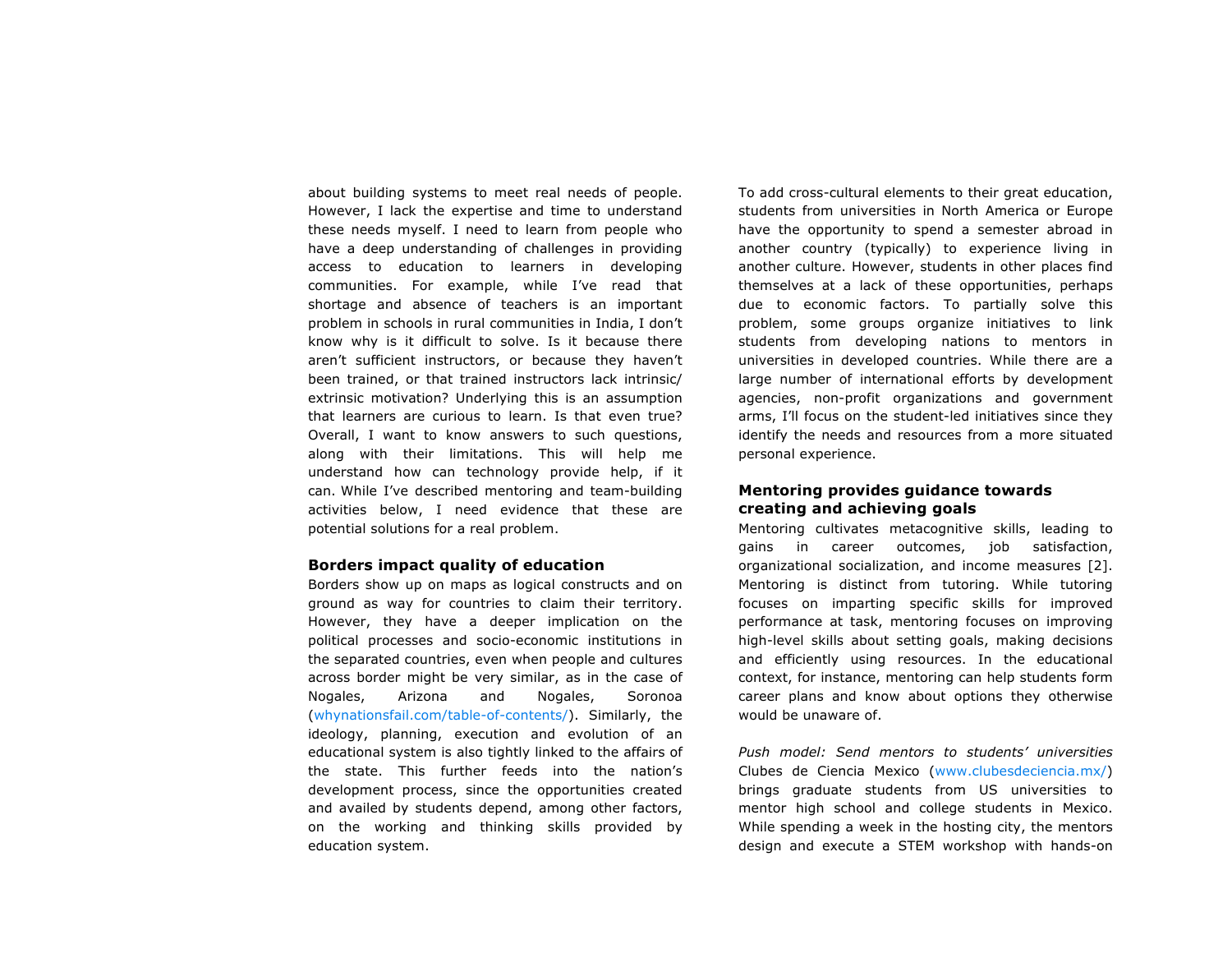work. Similarly, Alumni Research Talks (art.bitscsa.org/) initiative at an undergraduate university in India hosts alumni speakers from around the world who deliver talks and interact with students over 3 days.

*Pull model: Host learners at mentor universities* Some Greek student bodies at US universities, including Hellenic Student Association at UC San Diego (hellenic.ucsd.edu/), host Greek undergraduates to meet graduate students and faculty to inspire them to learn new ideas and possibly study towards an advanced degree. Another program at UC San Diego, Enclave (graeve.ucsd.edu/ENLACE/) brings high-school students to university over summer to work with graduate students in their research labs.

*Mentoring in its current form hits scaling issues* In all cases mentioned above, students learn about an educational and research system typically more advanced than theirs, either by visiting it or by discussing it in person with students of these universities. Unsurprisingly, individuals who know about both educational worlds are the ones to start these initiatives. Similar to tutoring, such personal mentoring and close contact works only for a small number of mentors or learners due to limited time and monetary resources. However, even if generous sponsorship were to somehow scale the resources, it is not clear that there would be sufficient number of motivated mentors. While it's heartwarming and fuzzy to make a note of these attempts, it is difficult to find a way scale to all interested students who could avail this opportunity.

## **Technology supported mentoring might not scale as well**

As interest in online education grows, it is tempting to think about scaling the mentoring process using technology by assigning remote mentors. However, it is unclear whether this preserves the core features of current mentoring programs: close contact, mentors' and personal interest in the students' growth. Furthermore, it might be limited due to the core problem of limited number of motivated mentors, since the incentive for the mentors is unclear, apart from the satisfaction of helping the broad student community. Remote mentoring takes mentors away from their regular responsibilities as compared to the immersive experience they have with students in the same physical space. Much too frequently, we've started a good long-term task only to have "life" come in the way.

## **Can we scale learner interactions using technology instead?**

UC Berkeley Computer Science Professors Dave Patterson and Armando Fox have recently teamed with Professor Juan Carlos Lavariega from Instituto Tecnológico de Monterrey in Mexico to put out a call for students across both universities to collaborate on their Software Engineering course projects towards building useful software for a nonprofit relevant to both USA and Latin Latin America (www.armandofox.com/2015/06/collaborate-with-

mexican-software.html). While this is scheduled for Spring 2016, this effort draws our attention to the current online education platforms, which already have students from around the world participating in the same online "classroom".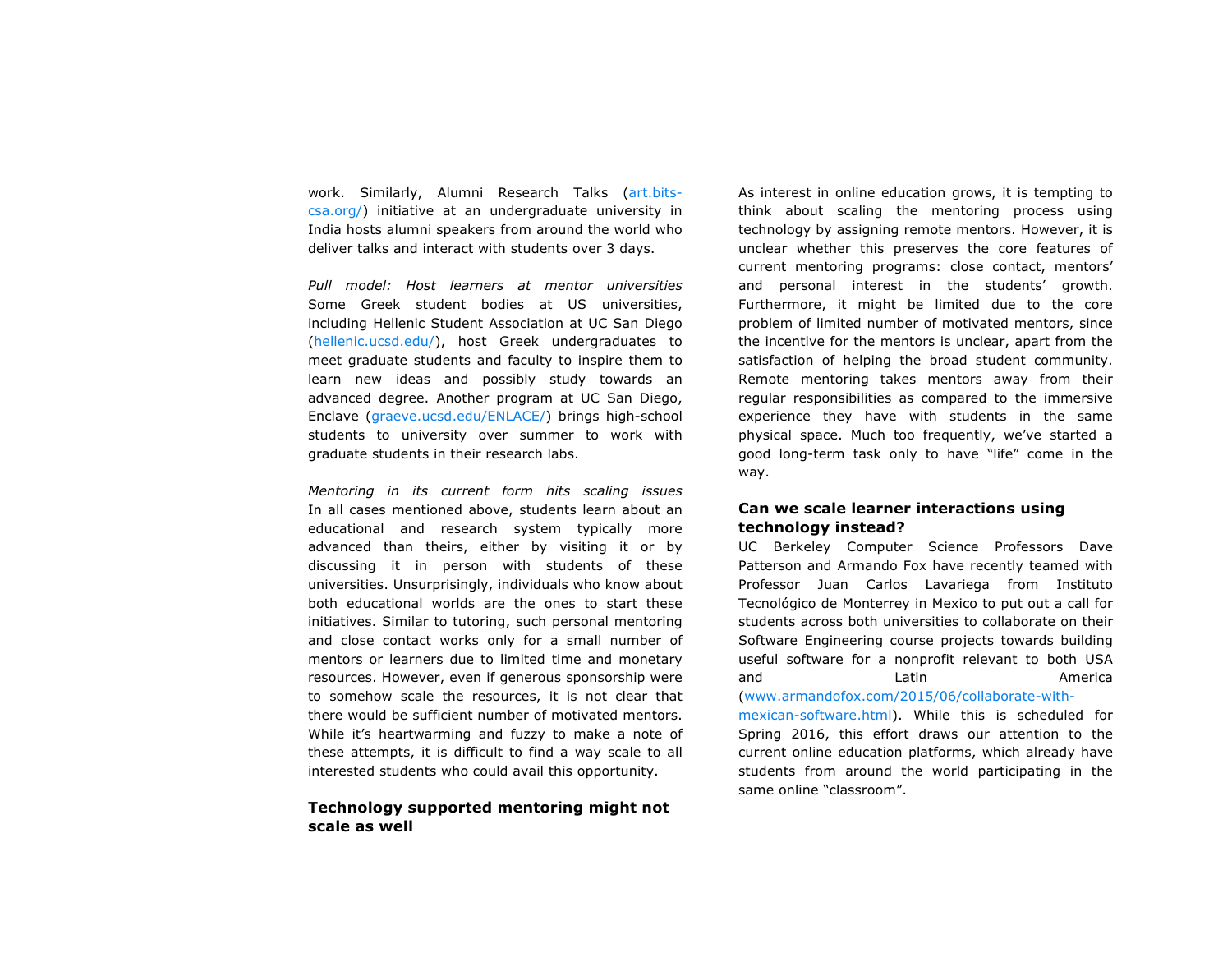## **Steps towards building learner-centered virtual teams in MOOCs**

1. Understand the needs of students across different locations, via surveys (quantitative data) and interviews (qualitative data)

2. Understand difference between educational systems of learners and identify the norms they might be used to

3. Clearly identify learning objectives of all learners and note the differences

4. Find scaffolding for proper team functioning; for instance, identify nature of collaboration (real-time or asynchronous etc.) towards the goal

## **Virtual Teams in MOOCs: go or nogo?**

*Collaborative problem solving should factor in student's personal goals*

Massive open online courses (MOOCs) offer the opportunity to form cross-cultural teams and inform students about different educational systems in the process. Talkabout [4] allows students to participate in video discussions with other students from around the globe taking the same class. An instructor-designed list of discussion topics helped structure the discussion. Follow-up work Talkabout+ [8] explored collaborative problem-solving in these video discussions and found that participants engaged in problems only when they aligned with their motivations for joining the discussion. For instance, a student who wished to receive feedback on her ideas did not enjoy distinct problem-solving session unrelated to her ideas.

#### *Cross-cultural differences must be tackled*

Unlike a traditional university classroom, online students are more heterogeneous across cultural, linguistic or socio-economic dimensions. How will these factors play a role in students' motivation and performance? For instance, does a student's *home education system* have an effect on his/her perception of quality of work, failures and deadlines?

*Global organizations and crowdsourcing work might provide some hints*

Global corporations form international, cross-cultural teams. A typical approach is to silo one team at one location and have limited points of interaction with other teams to allow the productivity benefits of colocation. Would clustering by nationality and subsequently forming teams based on min-cuts in the graph be best for online learners with the explicit new objective of learning from others distinct from us?

Previous research [3] has found that team leaders play an important role in initiating and sustaining collaboration, an important part of smooth working of team. Even in a brick-and-mortar university course, teams need guidance and polling to ensure they function smoothly towards meeting their objectives. The importance of face-to-face contact [9] in the functioning of remote teams is well known, as elucidated by large corporations that frequently have their team members travel for small durations to the mothership. How can these ideas be applied when faceto-face contact in the same physical space is not possible?

Crowdsourcing researchers have described techniques to from real-time teams for a number of purposes such as captioning and labeling [5], while performing large, open-ended work by breaking it into smaller ones has shown promise as well [1]. These principles could help identify techniques to build virtual teams towards working on large projects with low-latency.

## **References**

- 1. Bernstein, M., Little, G., Miller, R.C., Hartmann, B., Ackerman, M., Karger, D.R., Crowell, D., and Panovich, K. Soylent: A Word Processor with a Crowd Inside. In Proc. UIST 2010. ACM Press.
- 2. Chao, Georgia T. 1997. Mentoring Phases and Outcomes. In Journal of Vocational Behavior (1997).
- 3. Conati, C., Heffernan, N., Mitrovic A., Verdejo, M. F., Wen, M., Yang, D. and Rosé, Carolyn. 2002.